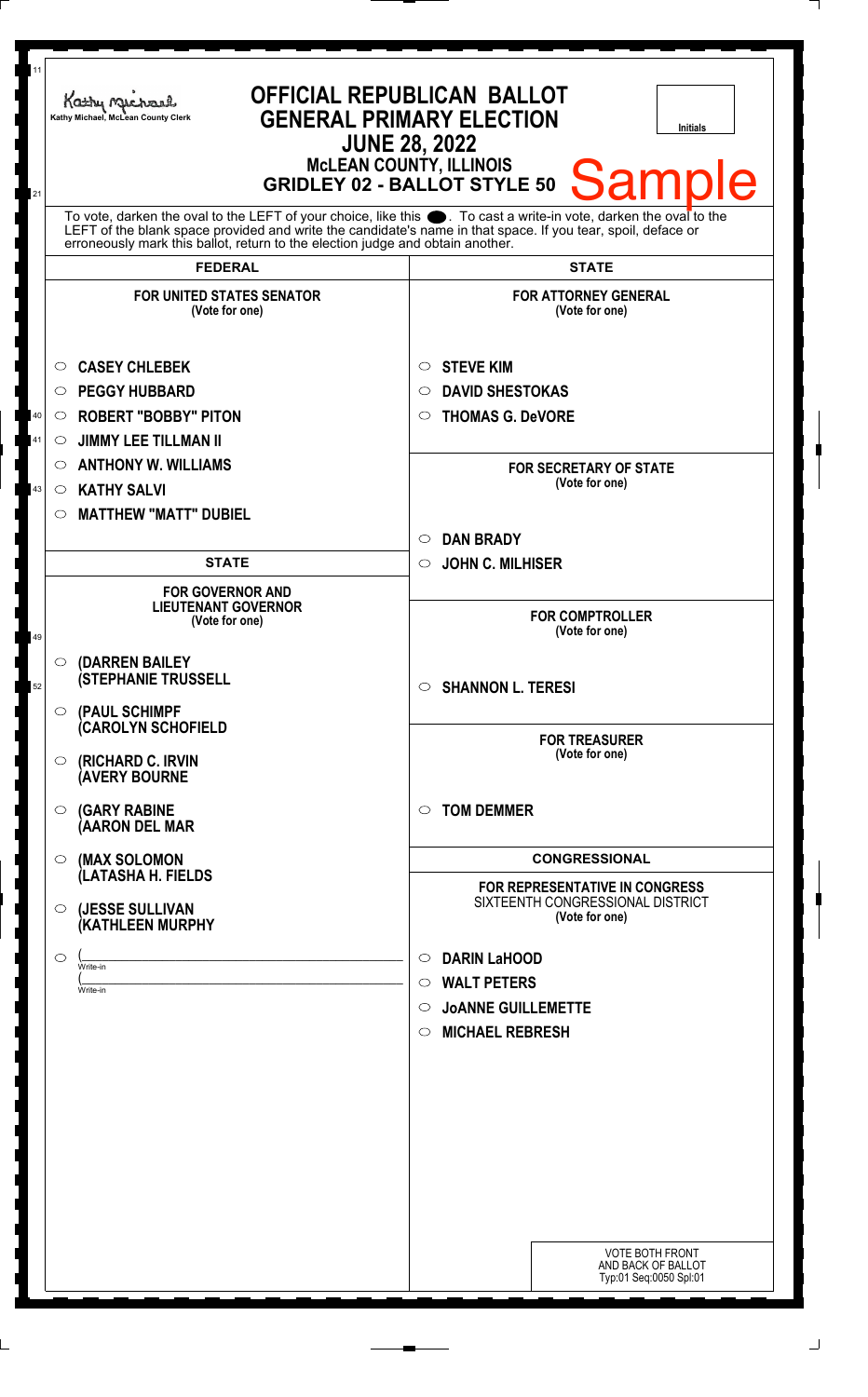|                                                                                                                            | <b>OFFICIAL REPUBLICAN BALLOT - GENERAL PRIMARY ELECTION - JUNE 28, 2022</b>                                                        |
|----------------------------------------------------------------------------------------------------------------------------|-------------------------------------------------------------------------------------------------------------------------------------|
| <b>LEGISLATIVE</b>                                                                                                         | <b>JUDICIAL</b>                                                                                                                     |
| <b>FOR STATE SENATOR</b><br>FIFTY-THIRD LEGISLATIVE DISTRICT<br>(Vote for one)                                             | FOR JUDGE OF THE CIRCUIT COURT<br>ELEVENTH JUDICIAL CIRCUIT<br>(To fill the vacancy of the Hon. Scott Drazewski)<br>(Vote for one)  |
| <b>JASON BARICKMAN</b><br>$\circ$                                                                                          |                                                                                                                                     |
|                                                                                                                            | <b>CARLA BARNES</b><br>$\circ$                                                                                                      |
| <b>REPRESENTATIVE</b>                                                                                                      |                                                                                                                                     |
| <b>FOR REPRESENTATIVE</b><br>IN THE GENERAL ASSEMBLY<br>ONE HUNDRED AND FIFTH<br>REPRESENTATIVE DISTRICT<br>(Vote for one) | FOR JUDGE OF THE CIRCUIT COURT<br>ELEVENTH JUDICIAL CIRCUIT<br>(To fill the vacancy of the Hon. Paul G. Lawrence)<br>(Vote for one) |
| <b>DONALD RAY RIENTS</b><br>$\circ$                                                                                        | <b>DON KNAPP</b><br>$\circ$                                                                                                         |
| <b>DENNIS TIPSWORD, JR.</b><br>$\circ$                                                                                     | <b>AMY McFARLAND</b><br>$\circ$                                                                                                     |
| <b>MIKE KIRKTON</b><br>$\circ$                                                                                             |                                                                                                                                     |
| <b>KYLE HAM</b><br>$\circ$                                                                                                 | <b>PRECINCT</b>                                                                                                                     |
|                                                                                                                            | FOR PRECINCT COMMITTEEPERSON                                                                                                        |
| <b>COUNTY</b>                                                                                                              | <b>GRIDLEY 02</b><br>(Vote for one)                                                                                                 |
| <b>FOR COUNTY CLERK</b>                                                                                                    |                                                                                                                                     |
| (Vote for one)                                                                                                             | <b>O PERRY KLOPFENSTEIN</b>                                                                                                         |
|                                                                                                                            |                                                                                                                                     |
| <b>KATHY MICHAEL</b><br>$\circ$                                                                                            |                                                                                                                                     |
|                                                                                                                            |                                                                                                                                     |
| <b>FOR COUNTY TREASURER</b><br>(Vote for one)                                                                              |                                                                                                                                     |
|                                                                                                                            |                                                                                                                                     |
|                                                                                                                            |                                                                                                                                     |
| <b>REBECCA C. McNEIL</b><br>$\circ$                                                                                        |                                                                                                                                     |
| <b>FOR COUNTY SHERIFF</b><br>(Vote for one)                                                                                |                                                                                                                                     |
| <b>MATT LANE</b><br>$\circ$                                                                                                |                                                                                                                                     |
| <b>REGIONAL OFFICE</b><br>OF EDUCATION                                                                                     |                                                                                                                                     |
| FOR REGIONAL SUPERINTENDENT OF SCHOOLS<br>(MASON, TAZEWELL AND WOODFORD COUNTIES)<br>(Vote for one)                        |                                                                                                                                     |
| <b>JEFFREY SHANE EKENA</b><br>$\circ$                                                                                      |                                                                                                                                     |
| <b>COUNTY BOARD</b>                                                                                                        |                                                                                                                                     |
| <b>FOR COUNTY BOARD MEMBER</b><br><b>COUNTY BOARD DISTRICT 1</b><br>(Vote for not more than two)                           |                                                                                                                                     |
| <b>ADAM REEVES</b><br>$\circ$                                                                                              |                                                                                                                                     |
| $\circlearrowright$                                                                                                        |                                                                                                                                     |
| Write-in                                                                                                                   | YOU HAVE NOW<br><b>COMPLETED VOTING</b>                                                                                             |
|                                                                                                                            | VOTE BOTH FRONT                                                                                                                     |
|                                                                                                                            | AND BACK OF BALLOT<br>Typ:01 Seq:0050 Spl:01                                                                                        |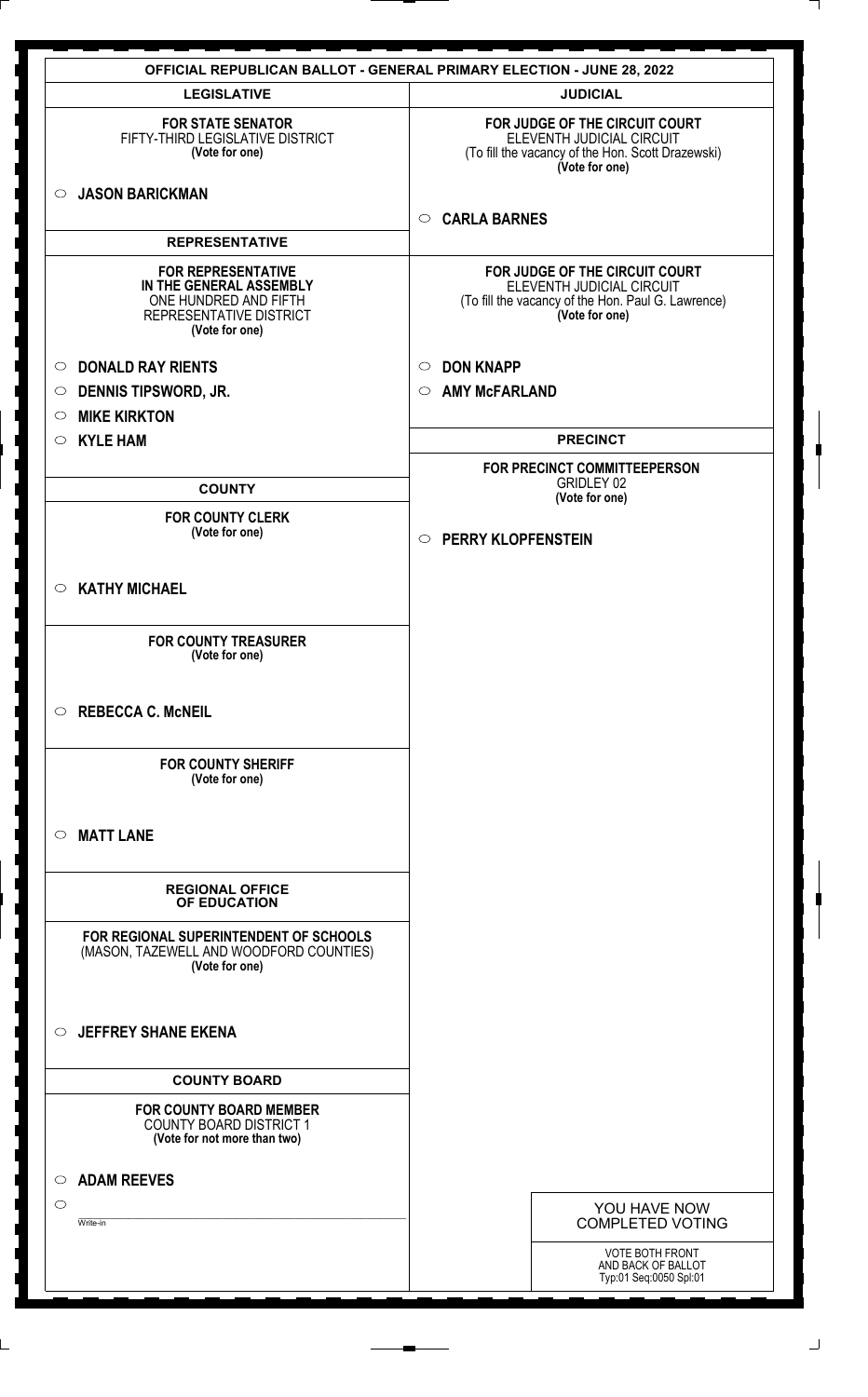| 11<br>21 | <b>OFFICIAL REPUBLICAN BALLOT</b><br>Kathy Michael<br><b>GENERAL PRIMARY ELECTION</b><br>Kathy Michael, McLean County Clerk<br><b>Initials</b><br><b>JUNE 28, 2022</b><br><b>MCLEAN COUNTY, ILLINOIS</b><br><b>Sample</b><br><b>GRIDLEY 02 - BALLOT STYLE 51</b>                                                       |                                                                                      |
|----------|------------------------------------------------------------------------------------------------------------------------------------------------------------------------------------------------------------------------------------------------------------------------------------------------------------------------|--------------------------------------------------------------------------------------|
|          | To vote, darken the oval to the LEFT of your choice, like this $\bullet$ . To cast a write-in vote, darken the oval to the LEFT of the blank space provided and write the candidate's name in that space. If you tear, spoil, deface<br>erroneously mark this ballot, return to the election judge and obtain another. |                                                                                      |
|          | <b>FEDERAL</b>                                                                                                                                                                                                                                                                                                         | <b>STATE</b>                                                                         |
|          | <b>FOR UNITED STATES SENATOR</b><br>(Vote for one)<br><b>CASEY CHLEBEK</b><br>$\circ$                                                                                                                                                                                                                                  | <b>FOR ATTORNEY GENERAL</b><br>(Vote for one)<br><b>STEVE KIM</b><br>$\circ$         |
|          | <b>PEGGY HUBBARD</b><br>◯                                                                                                                                                                                                                                                                                              | <b>DAVID SHESTOKAS</b><br>$\circ$                                                    |
| 40       | <b>ROBERT "BOBBY" PITON</b><br>$\circ$                                                                                                                                                                                                                                                                                 | <b>THOMAS G. DeVORE</b><br>$\circ$                                                   |
| 41       | <b>JIMMY LEE TILLMAN II</b><br>$\circ$                                                                                                                                                                                                                                                                                 |                                                                                      |
|          | <b>ANTHONY W. WILLIAMS</b><br>$\circ$                                                                                                                                                                                                                                                                                  | <b>FOR SECRETARY OF STATE</b>                                                        |
| 43       | <b>KATHY SALVI</b><br>$\circ$                                                                                                                                                                                                                                                                                          | (Vote for one)                                                                       |
|          | <b>MATTHEW "MATT" DUBIEL</b><br>◯                                                                                                                                                                                                                                                                                      |                                                                                      |
|          |                                                                                                                                                                                                                                                                                                                        | <b>DAN BRADY</b><br>$\circ$                                                          |
|          | <b>STATE</b>                                                                                                                                                                                                                                                                                                           | <b>JOHN C. MILHISER</b><br>$\circ$                                                   |
| 49       | <b>FOR GOVERNOR AND</b><br><b>LIEUTENANT GOVERNOR</b><br>(Vote for one)                                                                                                                                                                                                                                                | <b>FOR COMPTROLLER</b><br>(Vote for one)                                             |
|          | (DARREN BAILEY<br>$\circ$<br><b>(STEPHANIE TRUSSELL</b>                                                                                                                                                                                                                                                                | $\circ$ SHANNON L. TERESI                                                            |
| 53       | (PAUL SCHIMPF<br>$\circ$<br><b>CAROLYN SCHOFIELD</b>                                                                                                                                                                                                                                                                   |                                                                                      |
|          | (RICHARD C. IRVIN<br>$\circ$<br><b>(AVERY BOURNE</b>                                                                                                                                                                                                                                                                   | <b>FOR TREASURER</b><br>(Vote for one)                                               |
|          | <b>(GARY RABINE</b><br>O<br>(AARON DEL MAR                                                                                                                                                                                                                                                                             | <b>TOM DEMMER</b><br>$\circ$                                                         |
|          | (MAX SOLOMON<br>$\circ$<br>(LATASHA H. FIELDS                                                                                                                                                                                                                                                                          | <b>CONGRESSIONAL</b>                                                                 |
|          | (JESSE SULLIVAN<br>$\circ$<br>(KATHLEEN MURPHY                                                                                                                                                                                                                                                                         | FOR REPRESENTATIVE IN CONGRESS<br>SIXTEENTH CONGRESSIONAL DISTRICT<br>(Vote for one) |
|          | O                                                                                                                                                                                                                                                                                                                      | <b>DARIN LaHOOD</b><br>$\circ$                                                       |
|          | Write-in<br>Write-in                                                                                                                                                                                                                                                                                                   | <b>WALT PETERS</b><br>$\circ$                                                        |
|          |                                                                                                                                                                                                                                                                                                                        | <b>JOANNE GUILLEMETTE</b><br>$\circ$                                                 |
|          |                                                                                                                                                                                                                                                                                                                        | <b>MICHAEL REBRESH</b><br>$\circ$                                                    |
|          |                                                                                                                                                                                                                                                                                                                        |                                                                                      |
|          |                                                                                                                                                                                                                                                                                                                        |                                                                                      |
|          |                                                                                                                                                                                                                                                                                                                        |                                                                                      |
|          |                                                                                                                                                                                                                                                                                                                        |                                                                                      |
|          |                                                                                                                                                                                                                                                                                                                        |                                                                                      |
|          |                                                                                                                                                                                                                                                                                                                        |                                                                                      |
|          |                                                                                                                                                                                                                                                                                                                        |                                                                                      |
|          |                                                                                                                                                                                                                                                                                                                        | <b>VOTE BOTH FRONT</b><br>AND BACK OF BALLOT<br>Typ:01 Seq:0051 Spl:01               |